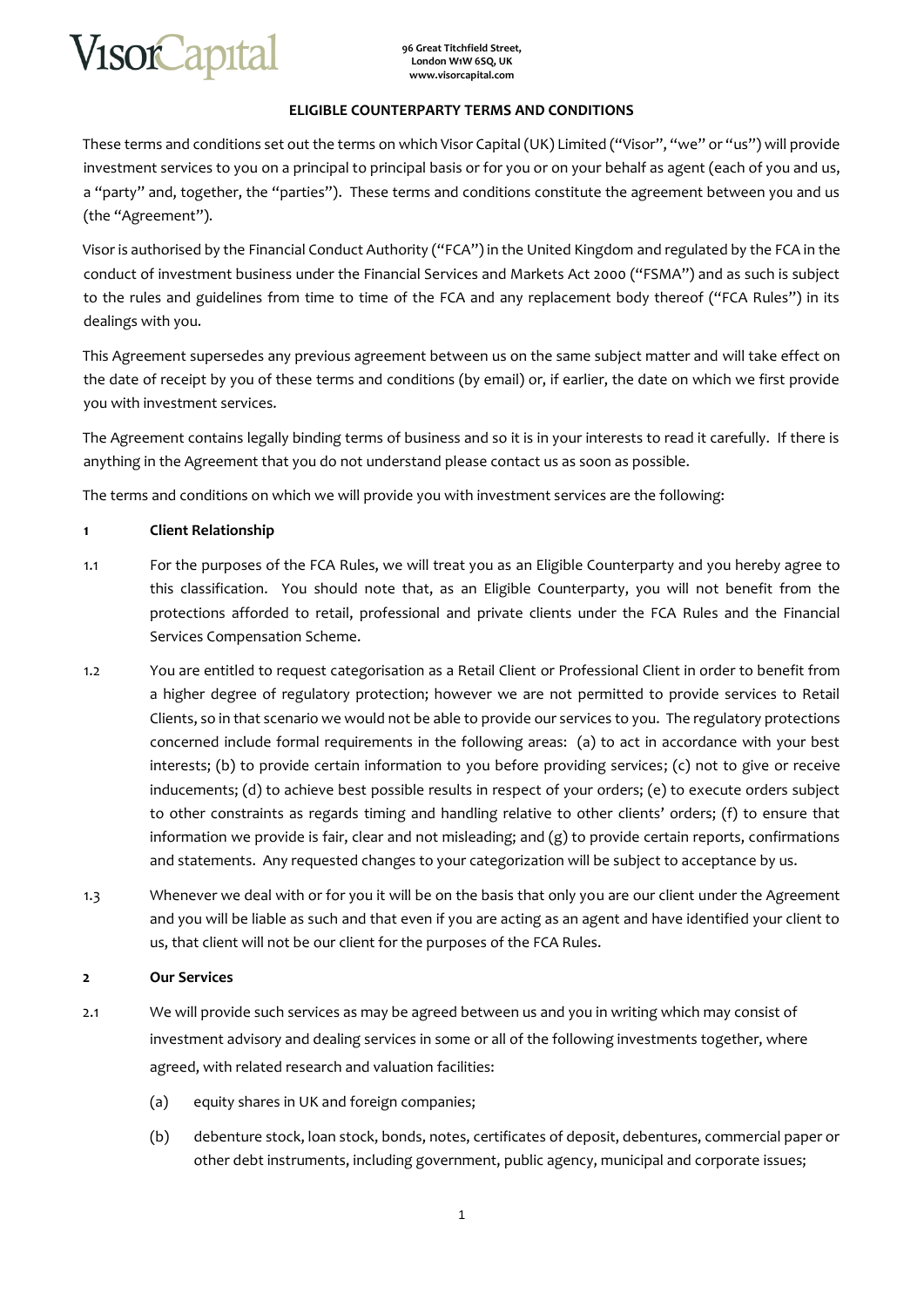- (c) warrants to subscribe for investments falling within (a) or (b) above;
- (d) depository receipts relating to investments falling within (a), (b) or (c) above; and
- (e) investments which are similar or related to any of the above investments.
- 2.2 We may also provide such other services as may be agreed between us. Unless you specifically inform us otherwise, we will act on the basis that there are no restrictions on the types of designated investments (as listed above) in respect of which you require our services.

# **3 Dealing**

- 3.1 When executing with reference to a third party execution venue(s) we shall take all reasonable steps to obtain the best possible overall result for you, taking into account the following execution factors, in no order of priority:
	- (a) the price at which the order could be executed;
	- (b) the costs that will be payable by you as a result of the execution of the order;
	- (c) the size and nature of the order;
	- (d) the speed of execution and settlement of the order;
	- (e) the likelihood that the order will be executed and settled; and
	- (f) any other consideration that is relevant to the execution of the order.

We acknowledge that price will generally merit a high relative importance in obtaining the best possible result for you and we will assume that this is the case unless you specify at the time of dealing that another factor is of greater importance. In some circumstances, we may, by using our commercial judgment and experience in the light of available market information, determine that other factors are more important than price.

The above policy shall not apply (i) to the extent that we execute the order following a specific instruction from you, in which case the specific instruction may supersede one or more of the above factors, (ii) to the extent the subject securities are OTC derivatives or bonds (unless we advise you to the contrary), or (iii) where you act in a name passing capacity and bring together two counterparties to a fixed income trade.

We shall provide evidence promptly on request that we have provided you with the best possible overall result for you with respect to a particular instruction in compliance with the obligations in this clause 3.1.

The obligations in this clause 3.1 are contractual obligations and are distinct from any obligation that we may owe you under the FСA Rules or relevant applicable EEA regulations and shall apply irrespective of whether we operate within or outside of the European Economic Area.

3.2 Where we are unable or consider it undesirable or inappropriate to execute your order at once or in a single transaction we may (unless expressly instructed by you to execute it immediately) execute it over such period as we deem appropriate and we may report to you an average price for a series of transactions so executed instead of the actual price of each transaction.

# **4 Instructions**

4.1 We shall be entitled to rely on and treat as binding any instructions which we reasonably believe to be from you or from your agent(s) (whether received by telephone, telex, facsimile, in writing (including by email) or an agreed method of connectivity (such as Bloomberg or Reuters non-exclusively)) which we have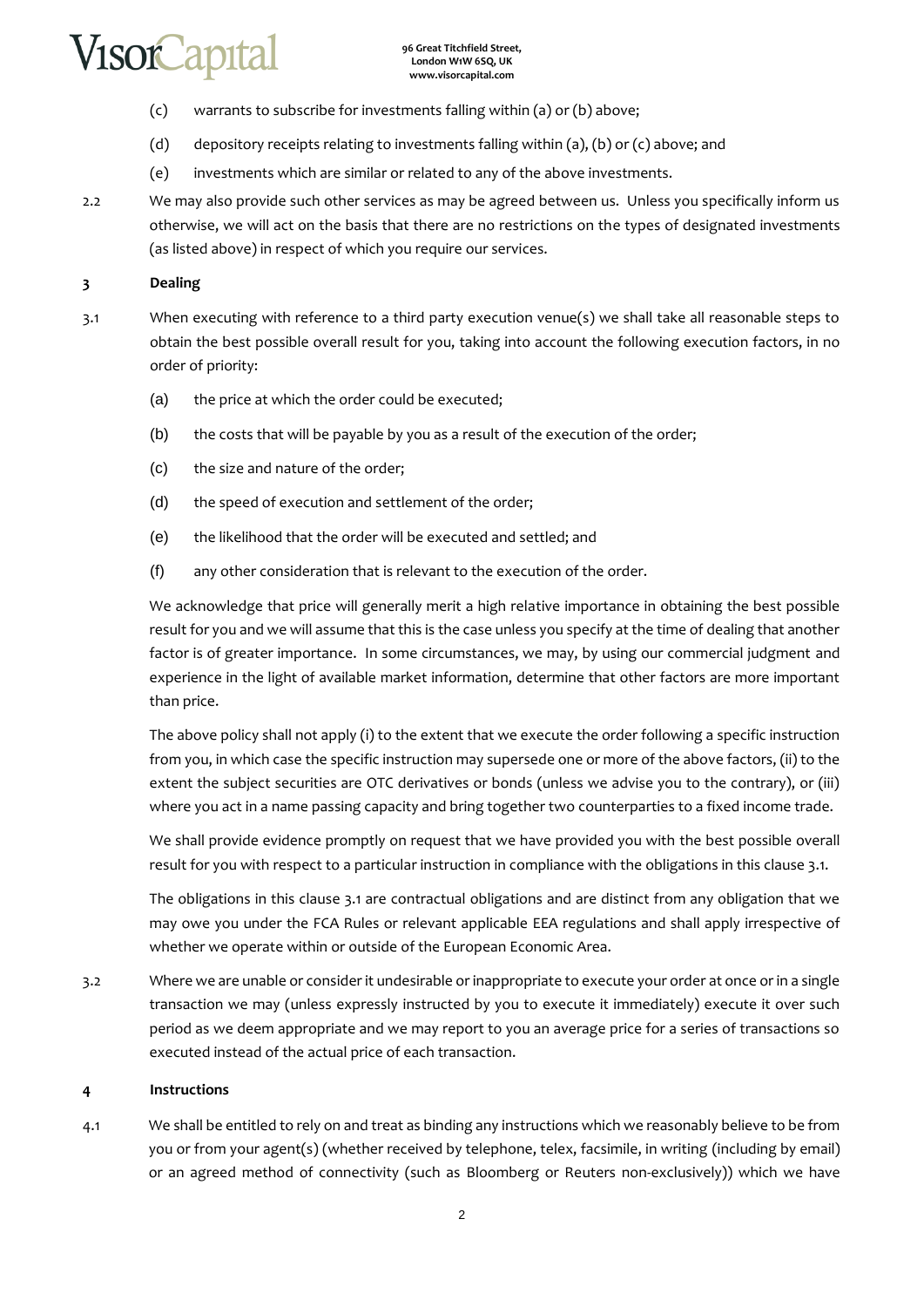**96 Great Titchfield Street, London W1W 6SQ, UK www.visorcapital.com**

accepted in good faith. We reserve the right not to act on your instructions in the event that it is not possible to carry them out, or if market conditions change, or if we need clarification, or if we fail to receive the instructions during normal business hours or in reasonably sufficient time for us to act upon them. We may also refuse to follow your instructions if we, the relevant custodian, regulators, exchanges, banks or other market participants (as the case may be) have been advised that compliance may not be practicable or might involve a contravention of a relevant law, rule or regulation or would, in our bona fide opinion, be unreasonable in the circumstances. Where we do not act upon your instructions or part of your instructions, we will use our best endeavours to inform you promptly, unless an applicable law, rule or regulation prevents us from doing so.

- 4.2 You agree that we shall not incur any liability to you for placing reliance on or for acting on any forged or unauthorised instruction or communication which appears on its face to be genuine provided we act in good faith.
- 4.3 Where you place a limit order with us which is not immediately executed, you hereby expressly instruct us not to make the unexecuted order, or any part of it, public. You retain the right to reverse this instruction in specific instances, which will be notified to us on a transaction-by-transaction basis. For the purpose of this clause 4.3 "limit order" means an order to buy or sell a security at its specified price limit or better and for a specified size.
- 4.4 You hereby consent that we may execute your orders outside a regulated market or multilateral trading facility (both as defined in FСA Rules).
- 4.5 We may in our absolute discretion and without prior disclosure to you arrange for any transaction in investments for which an instruction is received from you to be effected in whole or in part by the sale to, or the purchase from, you of the relevant investments by us at or about the same time as, or in concert or conjunction with, the purchase from or the sale to another customer of some or all of such investments. In this case we may charge or otherwise take remuneration from, both customers, and retain any profit, charges or other remuneration (including without limitation dealer's turn, profit, mark-up or fees) and shall not be bound to account to you for, or to disclose to you, any profit, charges or other remuneration made or received by us from, or any reason of, the transaction, or any connected transaction, except to the extent that disclose is required by applicable law. We may, subject to applicable law, receive remuneration from, or share any charges with, a third party in connection with any transaction, and the basis or amount of such remuneration or charges (excluding any mark-up or mark-down) will, where required by the rules, be made available to you on request.

# **5 Effect of Orders**

- 5.1 You agree that all orders accepted by us are good until either executed or cancelled provided that any order entered is good only for the day on which it is entered unless a longer period is specified and accepted by us. We will not accept any order for which you have not exactly specified the quantity and/or amount, and the price (which may be given as "Market" which shall mean at the price obtainable in the market where the order is to be executed at the time the order reaches such market). We shall not be responsible for the price at which a Market order is executed.
- 5.2 All orders entered by you and accepted by us are binding on you from the time of their execution. We shall forward written confirmation to you promptly after execution. Non-receipt or late receipt of such written confirmation shall not in any way relieve you of your obligation under the Agreement to settle all transactions on the settlement date.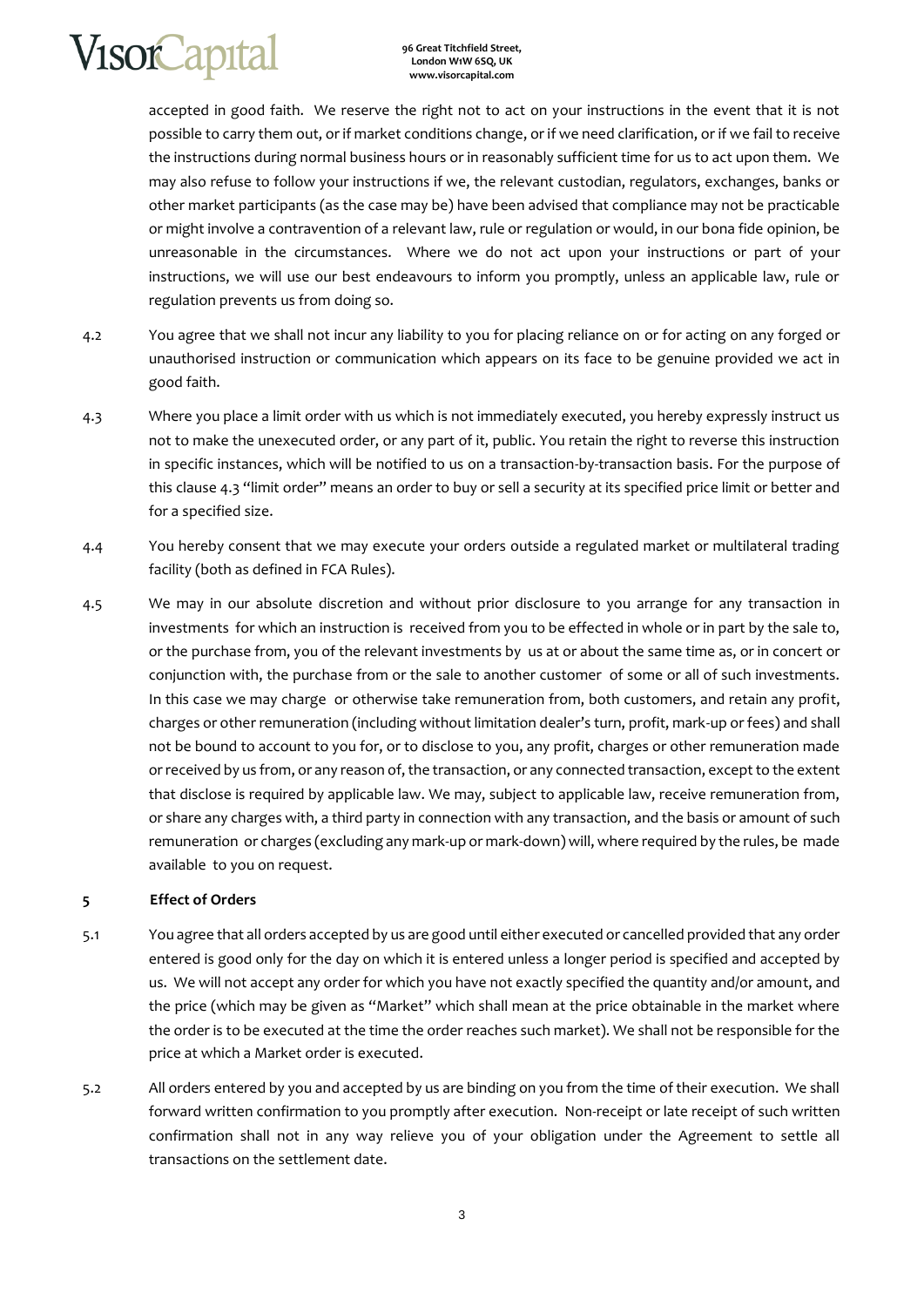5.3 Where required by the applicable rules, and unless we inform you otherwise, we will make all relevant trade reports and transaction reports to the relevant market and regulator.

# **6 Aggregation of Orders**

Where we reasonably believe it to be in the overall best interests of our clients, we may at our discretion aggregate your orders with our own orders, orders of affiliated companies and connected persons, and orders of other clients of ours. If the combined order is not executed at the same price we may average the prices paid or received. Details of average price will be furnished on request. In aggregating your orders in this way we must reasonably believe this will be to your advantage, for instance to obtain better execution or reduced foreign exchange or other dealing costs by being part of a larger transaction. However, on occasion, aggregation and allocation may result in you obtaining a less favourable price than otherwise.

### **7 Advice and Suitability**

When making any recommendations to you, we will assume that you are in a position to judge the suitability of any advice given and we are entitled to assume that, as a Professional Client, you have the necessary experience and knowledge. We will not advise you about the merits of a particular transaction if we reasonably believe that, when you give the order for that transaction, you are not expecting such advice and are dealing on an execution only basis. This fact will be recorded on the contract note relating to the transaction. We shall not be liable for any advice, opinion, recommendation that we give and all your orders and instructions will be made in reliance upon your own judgment.

### **8 Research**

- 8.1 Any research, analysis or recommendation issued to you by us shall constitute "impartial investment research" for the purposes of the FСA Rules unless otherwise indicated, and is intended for you alone and is not intended for onward circulation.
- 8.2 Whilst reasonable care has been taken in the preparation of research and any advice based upon it, we cannot be held liable for any loss arising as a result of an investment decision based upon it.

You should read carefully any disclosures or disclaimers made in such research. Neither the information nor any opinions expressed therein shall constitute, or are to be construed as, an offer or solicitation of an offer to buy or sell investments.

8.3 You agree that, before we or an affiliated company publish a research recommendation, one or more of our connected companies may act upon it or make use of the information on which it is based and may disseminate it to other clients, and may effect for its own account a transaction in the investment concerned or a related investment, provided that we do not thereby contravene the FСA Rules.

### **9 Conflicts of Interest**

9.1 When we recommend a transaction to you or enter into a transaction for or with you, we, an affiliated company or some other person connected with us may have an interest, relationship or arrangement that is material in relation to the transaction or investment concerned or could give rise to a conflict of interest. Where a conflict is identified, we will seek to organize our business activities in a manner which avoids such a conflict. You agree that we shall not be required to disclose any such conflict to you and that there will be no obligation to account to you for any profit. Nevertheless, we are obliged to take reasonable steps to ensure that you are treated fairly, and we require our employees to comply with a policy of independence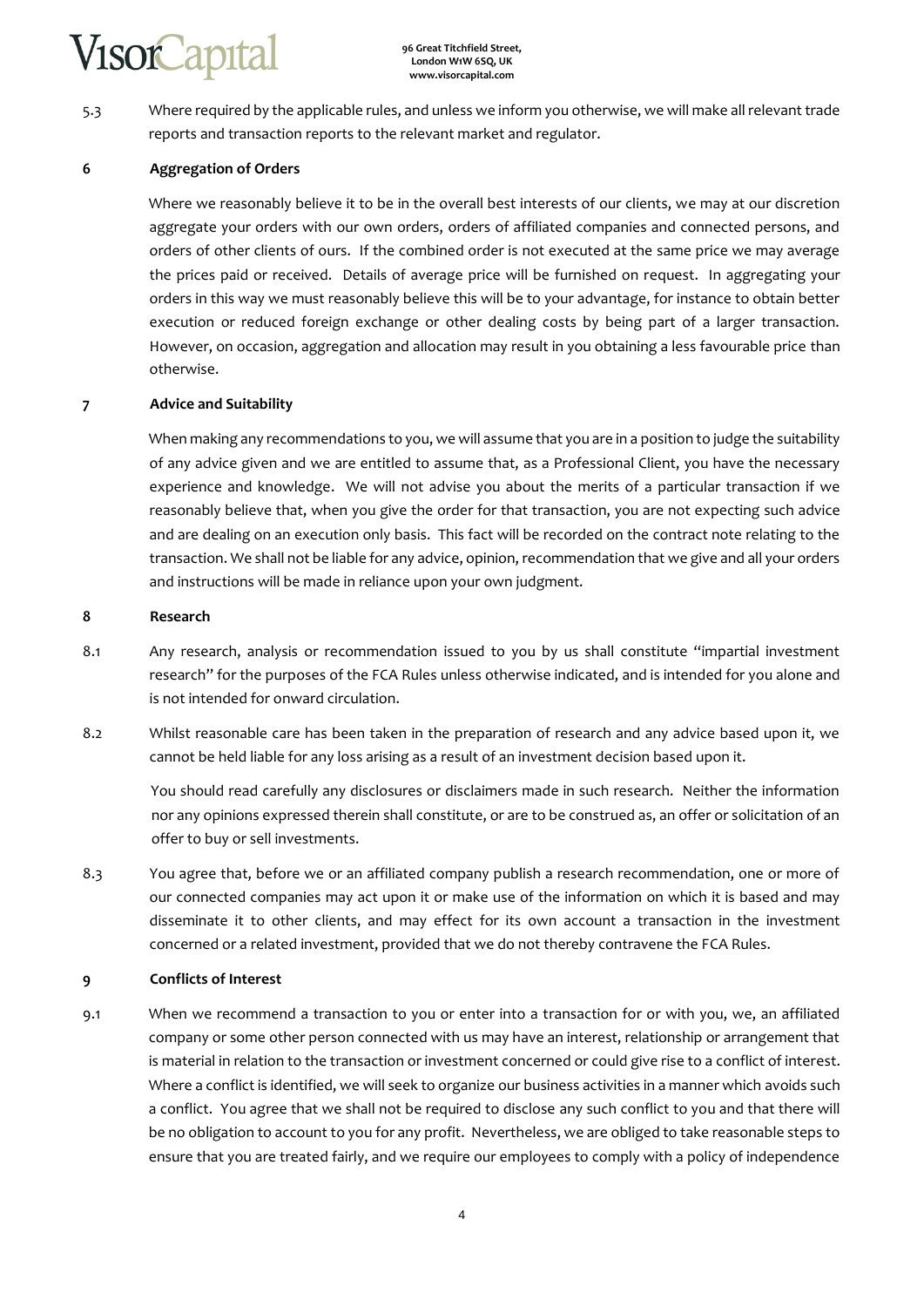

and to disregard any such interest, relationship or arrangement when advising you or dealing for or with you. The following are some examples of the type of interest, relationship or arrangement that could be involved:

- (a) being the financial adviser to the company whose securities you are buying or selling, or acting for that company in a take-over bid by or for it;
- (b) sponsoring or underwriting a new issue involving the investment that you are buying or selling;
- (c) receiving payments or other benefits for giving business to the firm with which your order is being placed;
- (d) being an affiliated company of the issuer of the investment; or
- (e) matching your transaction with that of another client by acting on its behalf as well as yours.
- 9.2 We may in our absolute discretion decline to execute any transaction, give you advice or make any recommendation to you if we or any affiliated company have an interest which will or may conflict with your interests and provided we inform you promptly that we are not executing a transaction with or for you.

### **10 Settlement of your Investments and Client Money**

- 10.1 We will not hold client money or assets at any time.
- 10.2 Where the applicable rules deem it necessary, we will submit transactions for clearing and settlement to a clearing house which we have appointed. We shall ensure that any of our securities or cash are segregated from the securities or cash of the clearing house or your securities or cash.
- 10.3 Where we have acted as agent for you, it is the other party to the transaction and not us who is responsible for all obligations, including settlement, relating to the transaction and delivery or payment will be at your entire risk.

# **11. Our Charges**

- 11.1 Our charges will be as notified to you from time to time or as specifically agreed between us. You will also pay any applicable value added tax, stamp duties, custody charges, exchange levies and other similar transaction costs. Any charges due to us and any other transaction costs shall be paid by you as stated in the relevant contract note or confirmation and may be set off against any payment due from us to you. You agree that we may share dealing charges with our affiliated companies and other third parties, or receive remuneration from them in respect of transactions carried out on your behalf. Details of any such remuneration or sharing agreements will not be set out on the relevant contract note or confirmation, but can be made available to you on request.
- 11.2 You recognise that we may affect business on your instructions in countries where it is standard practice to levy fines, pay interest, penalties or pay damages where settlement is delayed for any reason. You agree that the cost of any such fines, interest, penalties and/or damages resulting from actions or absence of actions taken by yourself will be paid by you.
- 11.3 You confirm that you shall indemnify us in respect of any stamp duty or other tax which may be payable now or in the future, in connection with any transaction undertaken for you or your benefit and related to any agreement entered into between us or of any document connected to such agreement. For avoidance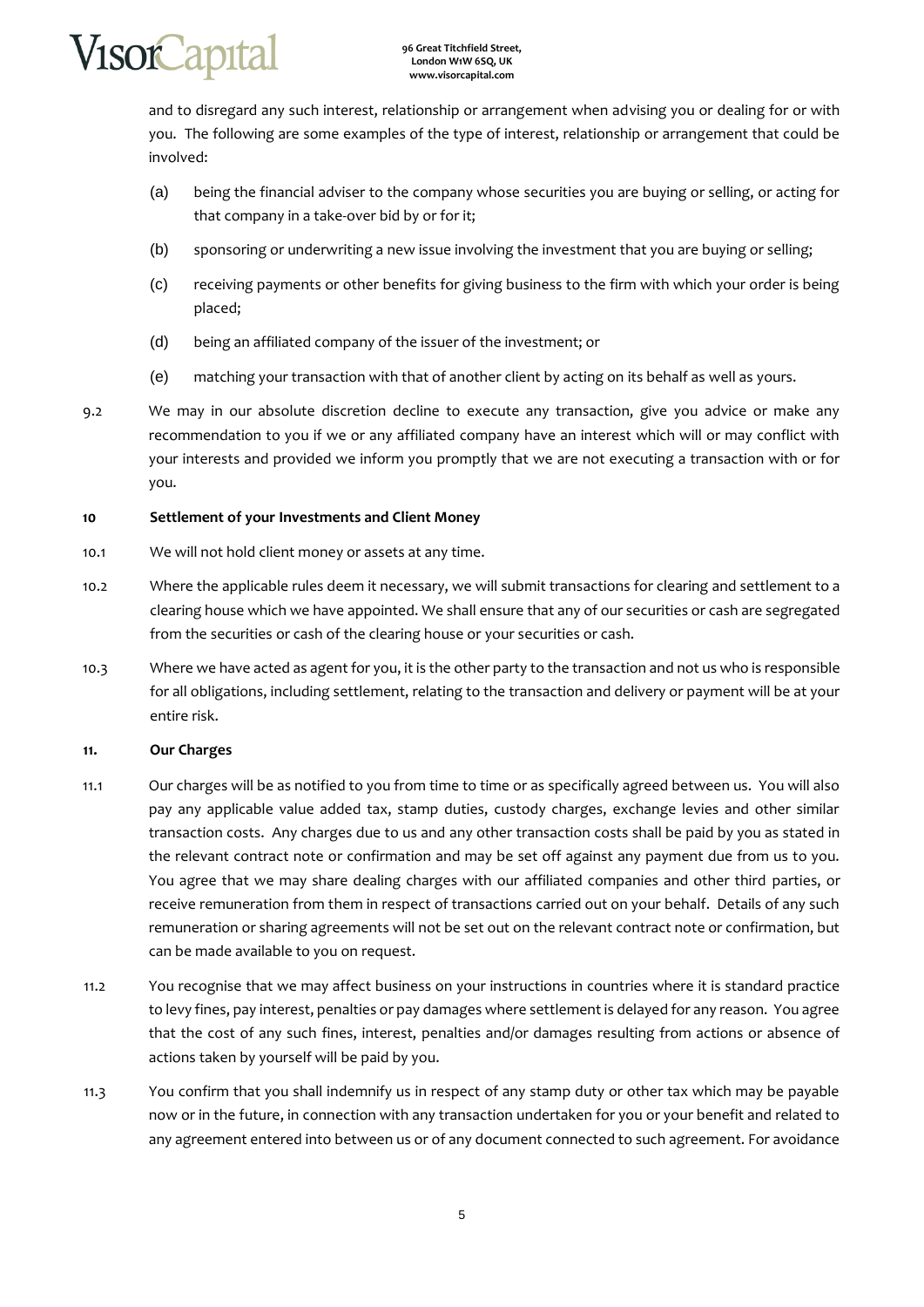

of doubt, "tax" in this section means any UK or foreign taxes, levies, fees, deductions, withholdings of any nature now or collected withheld or assessed by any taxing authority whatsoever on any individual or party.

### **12 Your Obligations and Warranties**

- 12.1 You undertake that you will settle your transactions and account for any items due to the market on a prompt basis in accordance with applicable market requirements and that settlement instructions will be supplied to us no later than the day on which a trade is executed. You should note that failure to provide such information on time could result in settlement difficulties thereby leading to the incurring of additional costs. We therefore reserve the right to pass such additional costs on to you.
- 12.2 You warrant that you have full power and capacity to enter into and perform the Agreement. You represent and warrant that the information provided for the Client Application Form is full, true and correct and acknowledge that we and our representatives may rely on that information for all purposes in respect of your account(s) with us. You covenant and agree to notify us, in writing, immediately of any change in such information which might reasonably be expected to affect our advice where sought or given.
- 12.3 You represent, warrant and undertake on continuing basis that:
	- (a) you have and will have, and are in compliance with, all necessary licenses, authorization, consents, approvals, powers and authorities to enter into these Agreement and any transaction hereunder and to perform your obligations in respect thereof;
	- (b) this Agreement, each transaction and the obligations created under or in connection with them are valid and binding obligations upon you and enforceable against you in accordance with their terms and do not and will not violate the terms of any applicable regulation, order, charge or agreement by which you are bound or to which you or any of your assets are subject; and
	- (c) all investments to which the Agreement apply are and will be so long as the Agreement are in force, free from any charge, lien, pledge, encumbrance or other security interest and beneficially owned by you or the person or ultimate beneficiary on whose behalf you are acting directly or indirectly.
- 12.4 You further acknowledge that we will take all reasonable and customary steps to comply with the Money Laundering Regulations 2007 and the Proceeds of Crime Act 2002, as amended from time to time.

# **13 Telephone Recording**

In order to assist us in monitoring compliance with the relevant rules of conduct and to avoid misunderstandings, either party may make and keep a recording of telephone conversations between the parties and each party agrees to such recording. Recordings shall be and remain that party's sole property and will be accepted by the other party as conclusive evidence of the orders, instructions or conversations so recorded. Each party agrees that the other party may deliver copies or transcripts of such recordings to any court or regulatory authority provided it notifies the other party (and provides a copy of such recordings to that other party on their reasonable request).

# **14 Confidentiality**

14.1 We attach great importance to client confidentiality. However, we reserve the right to disclose any information about you or your investments that is requested by the FСA or any other regulatory authority to which we are, or any affiliated company is, subject and to any market or exchange on which we may deal or to any person to whom we are otherwise required by law or applicable regulations to disclose such information, such as the UK Serious Organised Crime Agency in the case of suspicions of money laundering.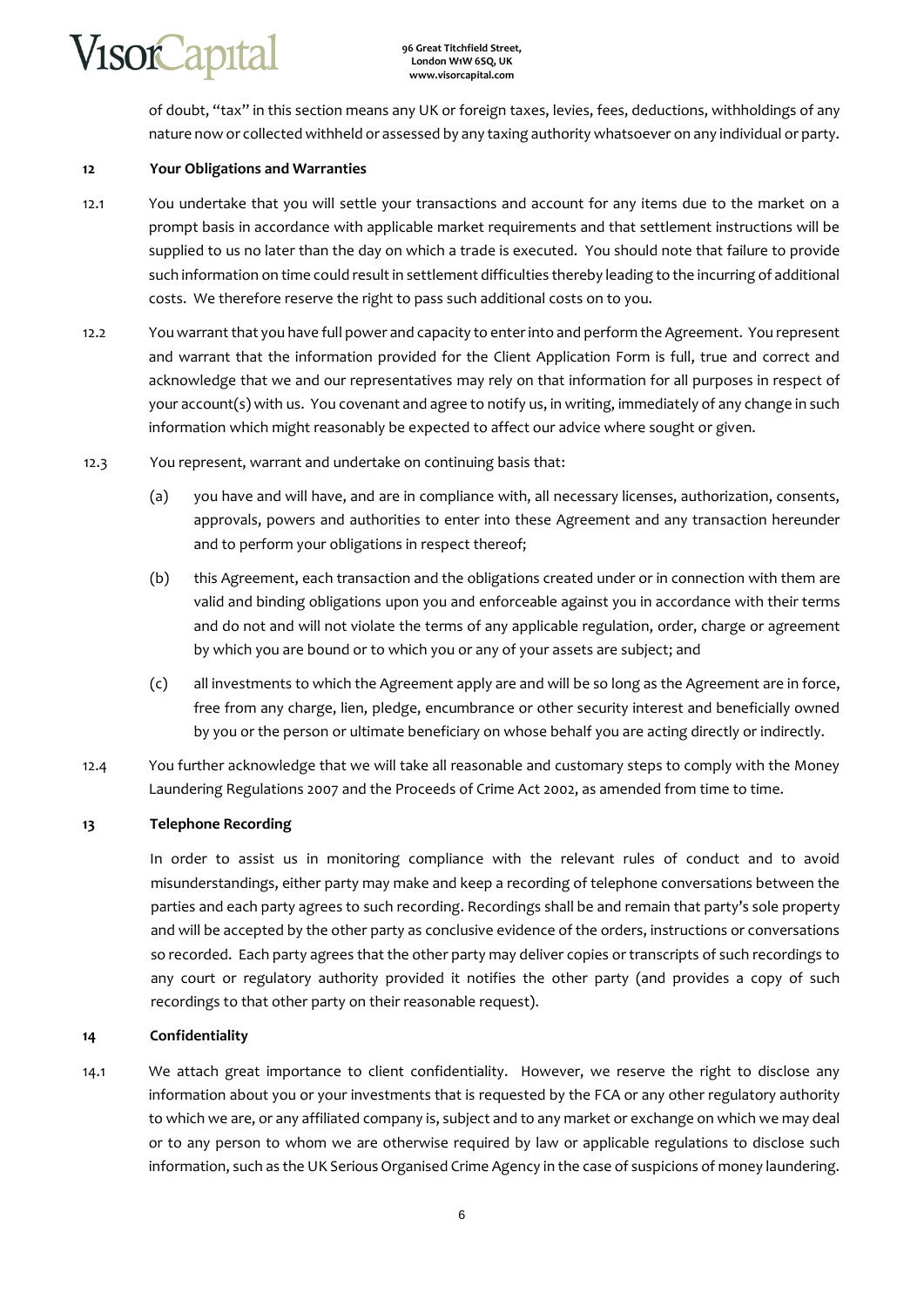We will inform you in writing where we are providing material information about you to the FСA or other bodies, where there is no law, rule or regulatory requirement which prevents this.

14.2 We shall be under no duty to disclose to you or use for your benefit anything that may come to the attention of ourselves or any person connected with us or any of our or their employees either in the course of rendering similar services to others (whether or not that employee is involved in providing our services to you or is separated from such persons by an information barrier) or in the event that such disclosure or use would be a breach of duty or confidence to any other person.

# **15 Data Protection and Permitted Disclosures**

- 15.1 For the purposes of this clause 15, the following terms have shall the following definitions:
	- (a) "**Data Protection Legislation**": the UK Data Protection Legislation and any other European Union legislation relating to personal data and all other legislation and regulatory requirements in force from time to time which apply to a party relating to the use of personal data (including, without limitation, the privacy of electronic communications); and
	- (b) "**UK Data Protection Legislation**": all applicable data protection and privacy legislation in force from time to time in the UK including the General Data Protection Regulation ((EU) 2016/679; the Data Protection Data 2018; the Privacy and Electronic Communications Directive 2002/58/EC (as updated by Directive 2009/136/EC) and the Privacy and Electronic Communications Regulations 2003 (SI 2003/2426) as amended.
- 15.2 You acknowledge that we may obtain information (including personal data and sensitive personal data, each as defined in the Data Protection Legislation) about you, your directors, employees, officers, agents or clients. We and you will each treat as confidential (both during and after the termination of the relationship between you and us) any information learned about the other, our or your investment strategy or holdings or products or services in the course of the relationship pursuant to the Agreement and, except as otherwise agreed, shall not disclose the same to any third party without the other's consent.
- 15.3 Both parties will comply with all applicable requirements of the Data Protection Legislation. This clause 15 is in addition to, and does not relieve, remove or replace, a party's obligations or rights under the Data Protection Legislation.
- 15.4 For the purposes of the Data Protection Legislation, we will be the "controller" in respect of any personal data that you provide to us as part of the information referred to in clause 15.2 above.
- 15.5 Notwithstanding anything to the contrary, you specifically authorize that we may use, store or otherwise process any such information (whether provided electronically or otherwise) and may disclose any such information (including, without limitation, information relating to your transactions and account) either as we shall be obliged to under or pursuant to any applicable rules or by any regulatory authority or as may be required to administer the Agreement, provide services to you, including without limitation, monitoring and analysing the conduct of your account, assessing any credit limit or other credit decision (as well as the interest rate, fees and other charges to be applied to your account) and enabling us to carry out statistical and other analysis, and otherwise provide market services and products to you.
- 15.6 You acknowledge and agree that in doing so, we may transfer or disclose such information to third parties processing such information on our behalf or otherwise providing us with professional or other services, or to third parties such as settlement agents, overseas banks or exchange or clearing houses to whom we disclose information in the course of providing the services under this Agreement, in each case wherever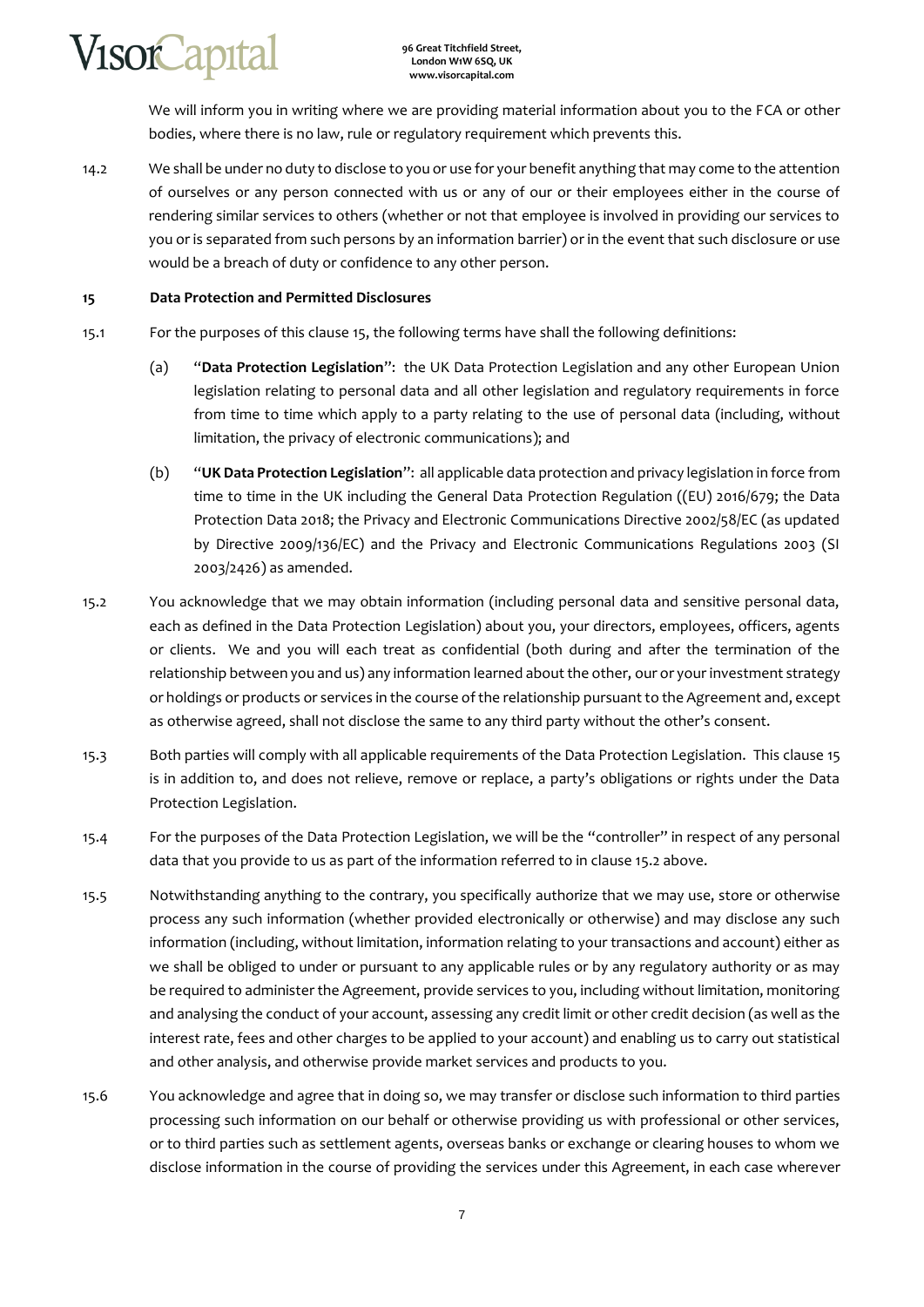**96 Great Titchfield Street, London W1W 6SQ, UK www.visorcapital.com**

located in the world. Where such information is transferred to countries or territories outside the European Economic Area that are not recognized by the European Commission as offering an adequate level of data protection, we will put in place appropriate data transfer mechanisms (including appropriate safeguards in relation to the transfer, an adequate level of data protection, and enforceable rights and effective legal remedies), either by having in place EU-approved standard contractual clauses to govern the transfer or using another basis to ensure the transfer complies with the applicable Data Protection Legislation.

15.7 Before providing us with any personal data or sensitive personal data belonging to you or any of your directors, employees, officers, agents or clients, you shall ensure that: (i) the individual understands that you will be providing their personal data to us; and (ii) the individual has been provided with a description of the collection, use, processing, disclosure and overseas transfer of their personal data, and the possibility of the monitoring or recording of their or their agent's communications by us, as set out in this clause 15. You represent to us that each such person is aware of an consents to the use of such data as set out in this clause 15 and that the provision of such information to us by you complies with the Data Protection Legislation, and you agree to indemnify us against any loss, costs or expenses arising out of any breach of this representation.

### 15.8 We agree to:

- (a) ensure that all our personnel who have access to and/or process personal data are obliged to keep the personal data confidential;
- (b) notify you without undue delay on becoming aware of a personal data breach with respect to any personal data provide by you to us; and
- (c) maintain complete and accurate records and information to demonstrate our compliance with this clause 15.
- 15.9 You are entitled to ask us for details of the personal data that we hold about you, the purposes for which such information is being or is to be processed, and the recipients or classes of recipients to whom such information is or may be disclosed. If you would like to obtain any such information, please contact us.
- 15.10 We will retain the information received from you in an identifiable form for as long as necessary to meet legal, regulatory and business requirements. Retention periods may be extended if we are required to preserve such information in connection with litigation, investigations and proceedings.
- 15.11 You agree that we may, pursuant to the Agreement, from time to time make direct contact with you by telephone, fax, email or otherwise without your express invitation.

### **16 Liability**

- 16.1 We shall not be liable for any default of any counterparty, bank, custodian, sub-custodian or other entity which holds money, investments or other documents of title on your behalf or with or through whom transactions on your behalf are conducted.
- 16.2 Subject to clause 16.3 we shall not be liable for:-
	- (a) any indirect losses, damages or costs, lost profits, lost savings, special, incidental or consequential loss, damage or expense, caused by or arising from any activity in connection with the Agreement; or
	- (b) any direct losses, costs, claims, liabilities, damages or expenses (including legal fees) incurred by you or suffered by you in connection with the Agreement or the services performed under it, unless such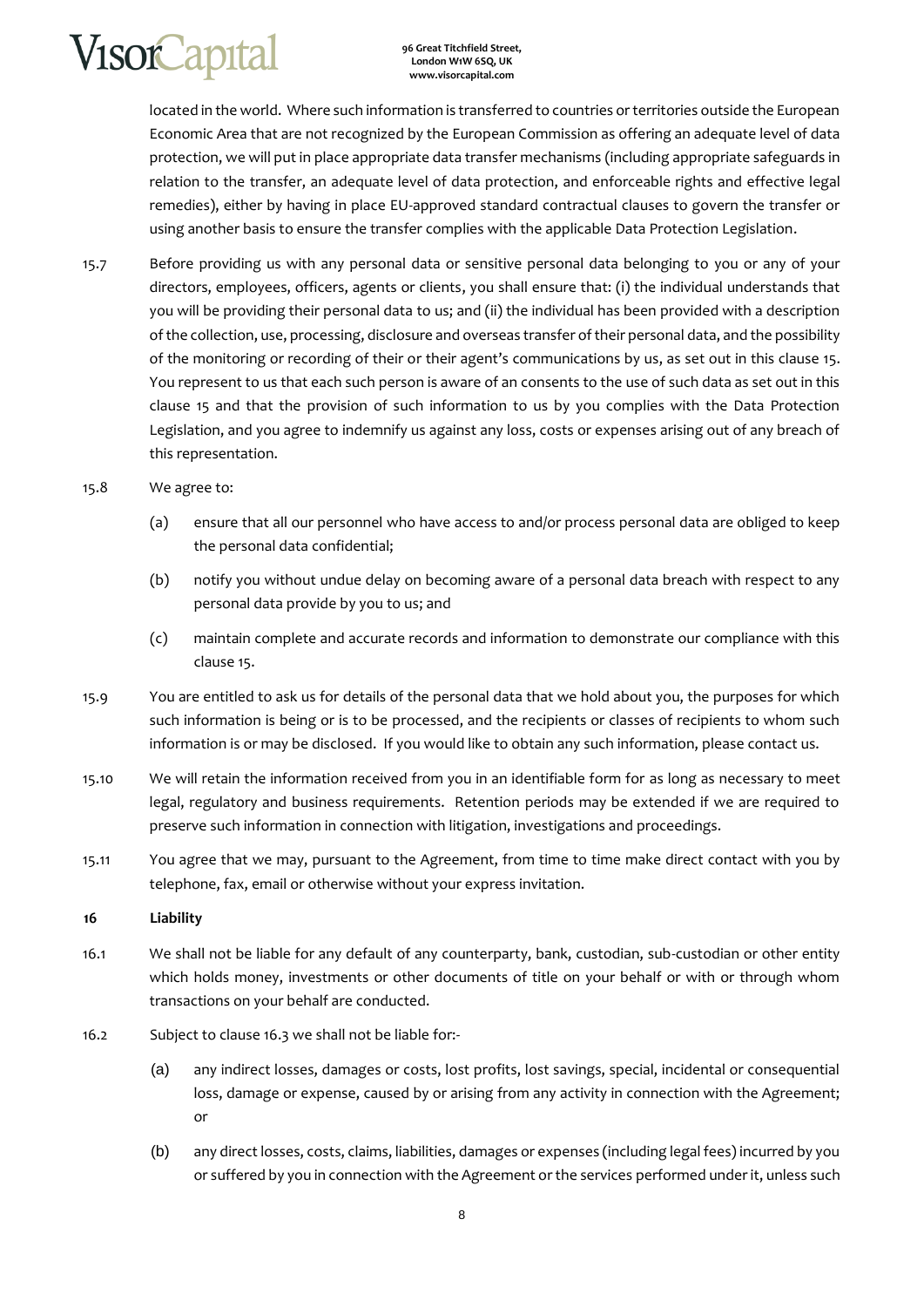**VisorCapital** 

loss directly arises from our wilful default or fraud as determined by a court of competent jurisdiction in a final, non-appealable judgment.

- 16.3 However, nothing in the Agreement shall seek to exclude or restrict any duty or liability which we have in relation to you under FSMA or the FCA Rules.
- 16.4 You shall indemnify us and our directors, officers, employees and agents against any loss, costs, charges, liabilities or expenses whatsoever which may be suffered or incurred by us or them directly or indirectly arising out of or in connection with any transaction or other action permitted under this Agreement, unless caused by the fraud or gross negligence of the person claiming this indemnity.

### **17 Force Majeure**

- 17.1 Without prejudice to any other disclaimer or limitation of liability contained in this Agreement, we shall not be in breach of our obligations under the Agreement nor shall we be responsible or liable for, nor shall we indemnify you against, any losses, damages, costs or expenses incurred or suffered by you if there is any total or partial failure of, or any delay or interruption in, the performance of our duties and obligations under the Agreement resulting from any events or circumstances beyond our control (a "Force Majeure Event").
- 17.2 Examples of Force Majeure Events include, but are not limited to, a change in any law, order, regulation or threat of any governmental or other authority to prohibit activities that are the subject of this Agreement or which prevent completion of any transaction under this Agreement, and acts of God.
- 17.3 If we become aware of a Force Majeure Event we shall, on becoming so aware, notify you of the event.

### **18 Amendments and Termination**

- 18.1 Without prejudice to clause 23, we reserve the right at any time to amend this Agreement by sending you a notice in writing or by email describing the relevant changes. Any such amendment will become effective on a date to be specified in the notice which will be at least ten business days after the notice is sent to you, unless it is impracticable in the circumstances to do so. In the absence of such written notice this Agreement may not be amended, and its terms may not be waived or altered, except by agreement in writing signed by you and us, or by email confirmed by you and by us. Any amendment proposed by you shall take effect when accepted by us in writing or by email.
- 18.2 Either you or we may terminate the Agreement forthwith by sending a notice in writing or by email of termination to the other, which shall be effective on the day it is received but will not affect any liability resulting directly or indirectly from any transactions initiated at any time before the notice of termination was received. Termination of the Agreement pursuant to this clause 18.2 shall be:
	- (a) without prejudice to the completion of any transaction or transactions already initiated and any transaction or all transactions outstanding at the time of termination will be settled and delivery made;
	- (b) without prejudice to and shall not affect any accrued rights, existing commitments or any contractual provision intended to survive termination; and
	- (c) without penalty or other additional payment save that you will pay:
		- (i) our outstanding fees and charges;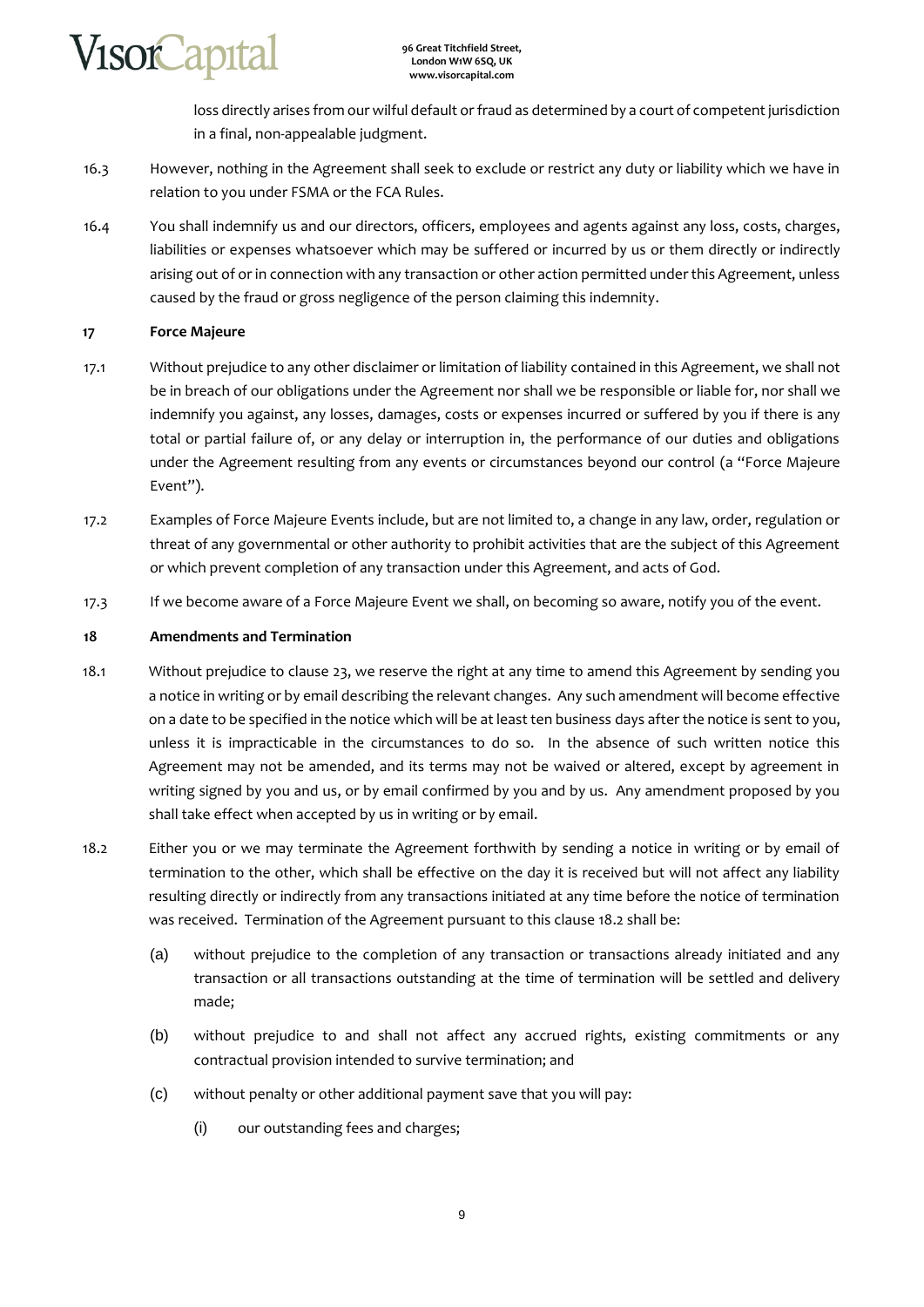

- (ii) any expenses incurred by us in the provision of our services or under the Agreement payable by you;
- (iii) any additional expenses incurred by us in terminating the Agreement; and
- (iv) any losses necessarily realised in settling or concluding outstanding obligations.

### **19 Waiver of Fiduciary Duties**

- 19.1 You hereby agree that, even if we give you advice or act as your agent or on your behalf hereunder, the only duties or obligations we owe you are those set out expressly in the Agreement or arising under the FCA Rules and that we do not owe you any other or further duties or obligations (whether arising from the fact that we are acting as your fiduciary or otherwise).
- 19.2 Neither the relationship between you and us, nor the services to be provided by us, nor any recommendations or advice to you, nor any other matter, will give rise to any fiduciary or equitable duties on the part of us which would oblige us to accept responsibilities more extensive than those set out in the Agreement or which would prevent us in acting as principal or as agent in respect of investments sold or purchased by you.
- 19.3 You hereby also agree that any consent or waiver given by your acceptance of the Agreement in relation to any duty or obligation we might otherwise owe you shall be valid, effective and comprehensive even though the consent (or the disclosure to which it relates) is general only and not specific to the particular transaction concerned.

### **20 Complaints**

If you have any complaint about our performance under the Agreement you should direct that complaint to our Compliance Officer, who will investigate the nature of your complaint to try to resolve it. You will be an eligible complainant under the Financial Ombudsman Service.

### **21 Assignment**

- 21.1 We may arrange for an associated company or a third party to perform any functions which are required to be performed by us under the Agreement, but this shall not affect our liability to you.
- 21.2 Neither your rights under the Agreement nor your rights or interest in any transaction effected nor moneys or assets held for you shall be capable of being assigned in any way without our prior written consent.

### **22 Judgement Currency**

- 22.1 If, under any applicable law and whether pursuant to an arbitration, a judgement award, or to your insolvency, liquidation, bankruptcy or otherwise, any payment obligation owing by you under the Agreement falls to be satisfied in a currency ("the Other Currency") other than the currency ("the Original Currency") in which such payment obligation is due, then, to the extent that any amount in the Other Currency actually received by us (when converted into the Original Currency at the relevant rate of exchange on the relevant date) falls short of the amount due under the Agreement, you will, as a separate and independent obligation, indemnify us and hold us harmless against the amount of such shortfall.
- 22.2 For the purposes of this clause 22, the "relevant rate of exchange" is the rate at which we are able on the relevant date to purchase the Original Currency with the Other Currency and the "relevant date" is the date of payment or if, in the case of insolvency, liquidation or bankruptcy or for any other reason, conversion on the date of payment is not permitted by applicable law, the nearest date to the date of payment which is permitted.